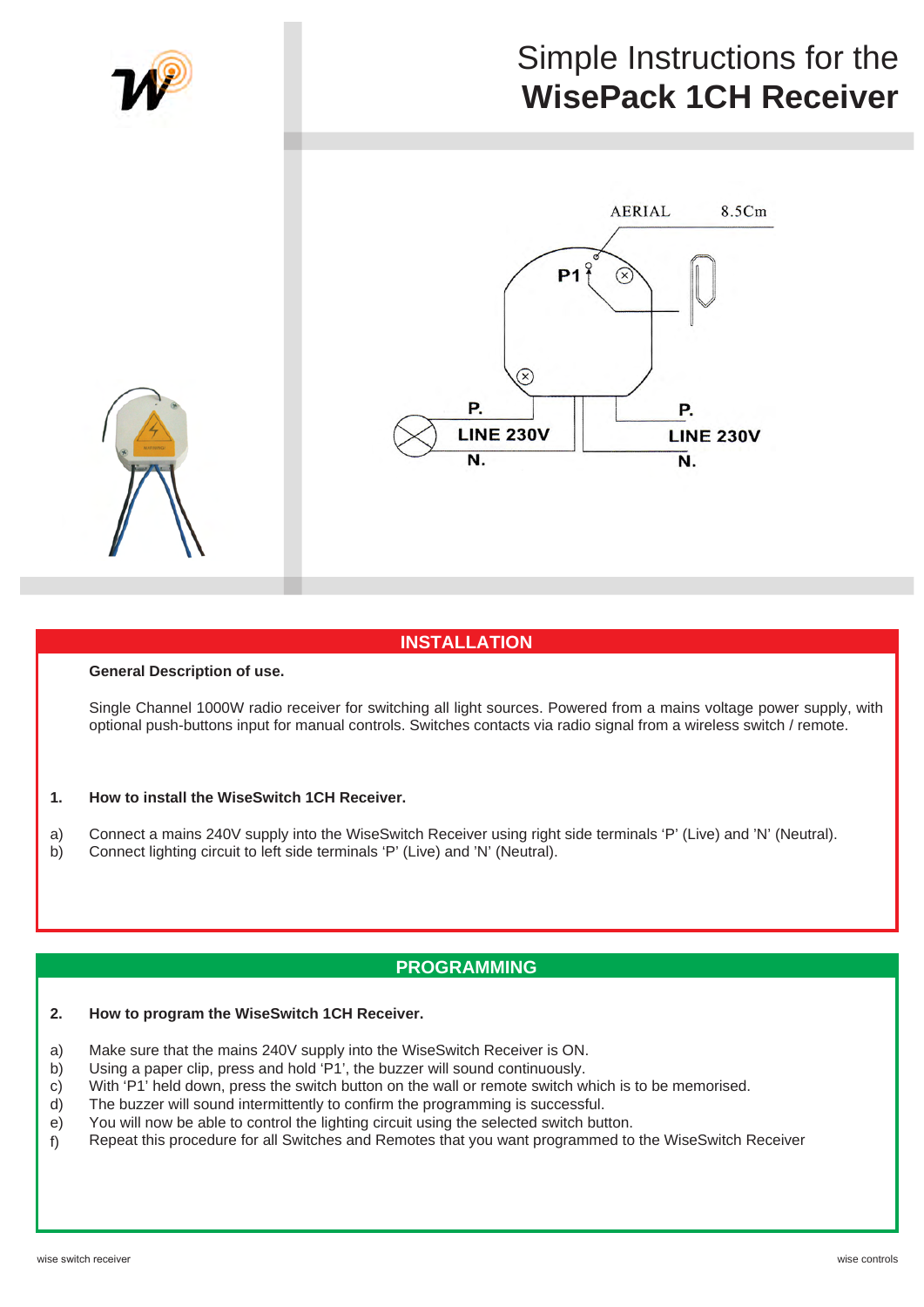# **PROGRAMMING (CONT.)**

**How to program the all ON/OFF function with 2 buttons to the WiseSwitch 1CH Receiver. 3.**

> *Programming the WisePack Switching this way will result in 1 button being solely on, and the second being solely off.*

- Make sure that the mains 240v supply into the WiseSwitch Receiver is ON. a)
- Press the 'P1' button twice and hold, (the buzzer will sound continuously). b)
- With 'P2' held down, press one of the buttons on the wall or remote switch (must be a 2 button switch, minimum) c)
- The buzzer will sound intermittently to confirm the programming is successful. d)
- You will now be able to turn ON only with button 1 and turn OFF only with button 2. e)
- Repeat this procedure for all WiseSwitch Receiver that you have, if function is required. f)
- Repeat this procedure for all Switches and Remotes that you want programmed to the WiseSwitch Receiver g)

# **DELETING**

#### **How to delete a switch or remote button from memory. 4.**

- Using a paper clip, press the 'P1' button 3 times. a)
- On the third press, hold (the buzzer will sound intermittently and slowly). b)
- With 'P1' held down, press the button on the wall or remote switch. c)
- The buzzer will sound continuously to confirm the deletion is successful. d)
- The button on the wall or remote switch will no longer control that channel. e)
- In the case that the channels have been memorized in pairs, both the 'ON' and the 'OFF' button will be cancelled. f)

#### **How to delete all programmed switches and remotes from memory. 5.**

- Using a paper clip, press the 'P1' button 4 times. a)
- On the fourth press, hold down for at least 10 seconds. (The buzzer will sound intermittently and rapidly). b)
- When the buzzer starts to sound continuously, release the button. c)
- All programmed switches and remotes will now be deleted from memory. d)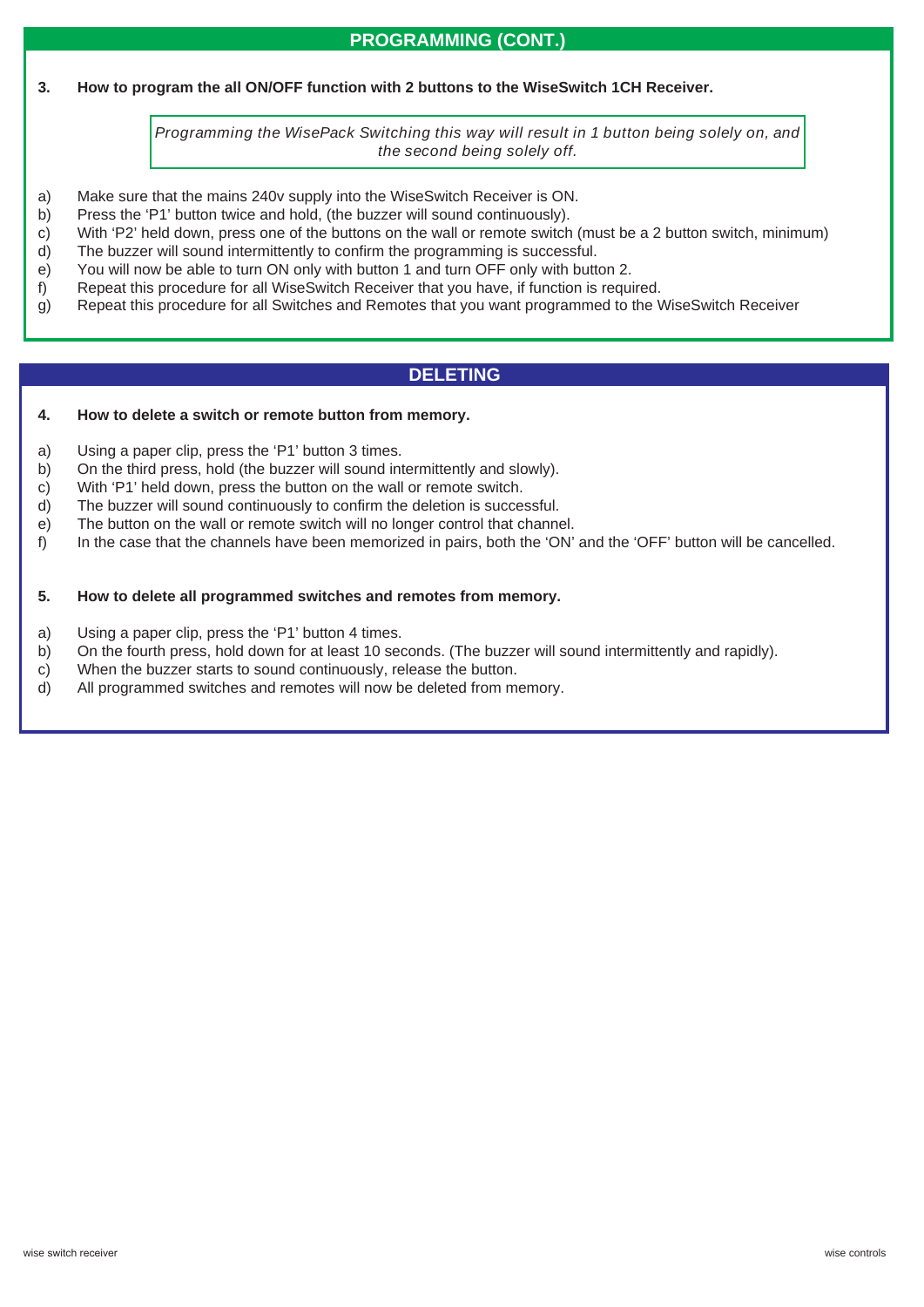# DIGITAL RADIO CONTROL SYSTEM TVRRL868A02M

## **UK**

#### **ATTENTION!**

*The subject appliance must be installed only by qualified technical personnel in compliance with the standards. All connections must be rated for a single-phase power supply of 230V. For the disconnection from the power line, use an allpole switch with contact with an opening of at least 3,5mm. Only suitable materials for the connections must be used to guarantee insulation that complies with current standards on the subject of electrical safety. The programmer carries out movement commands by radio; all the necessary safety devices are to be seen to separately.*

The device's signal reception could be disturbed by several factors such as: - the presence of electrical frequency noise being transmitted by other appliances working in the same environment and on the same frequency.

- appliances installed in containers with metal parts; only use containers made of plastic.

#### **1- GENERAL DESCRIPTION**

Plug mounted receiver for the remote control of appliances up to a maximum resistive power of 1000 W with ON/OFF function and compatible with the TVLink system.

It can be commanded either by standard radio controls or directly through commands sent from the TVLINK (open-close from the remote control **TVTXIR**).

The commands which are sent by transmitter can be single (every channel activates and deactivates the load, ON/OFF) or in pairs:

Channel pair 1,2: channel 1- ON and channel 2 OFF

Channel pair 2,3: channel 2- ON and channel 4 OFF

The specific TVLINK codes are encoded directly by the manufacturer inside an EEprom memory module that maintains the information even in case of blackouts. They are also printed on the product label so they can be inserted into the TVLINK device. These codes cannot be cancelled or modified as they are an integral part of the receiver.

The standard radio control codes can be inserted (memorized) or cancelled in the receiver by pressing a button through a small hole located to one side of the aerial (see picture 1)

The code transmission type is "Rolling-code". The code is changed for every transmission through the use of an algorithm that only the receiver is able to recognize.

The maximum number of memorisations that can be executed is 42.

#### **2- Transmitters**

The transmitters are encoded in the factory and each transmitter has its own unique code.

Caution! If you keep a channel button pressed down for more than 30 seconds the transmitter will automatically switch off.

The receiver is compatible with all transmitters of the TVLink range: TVTXV, TVTXP, TVTXC, TVTXK, TVTXQ, TVTXL, TVTXS.

#### **3- ATTENTION: The first transmitter can only be memorized using the receiver (you are advised to cancel the entire memory content at the beginning of each installation by pressing the P1 button).**

#### **3.1- Memorisation single channel**

The channels ch1, ch2, ch3, ch4 will be memorised one by one.

1- Press and hold down the pushbutton P1 of the receiver, the buzzer will sound continuously.

2- Transmit the channel which is to be memorised, once the channel is memorised, the buzzer will sound intermittently, release the pushbutton.

Repeat points 1 and 2 to memorise ulterior channels from receiver. See paragraph 4 to memorise ulterior channels from transmitter.

#### **3.2- Memorisation couple of channels**

The channels ch1, ch2 and ch3, ch4 will be memorised in couple.

1- Press two times and hold down the pushbutton P1 of the receiver, the buzzer will sound continuously.

2- Transmit one of the couple of channel which is to be memorised, once the channel is memorised, the buzzer will sound intermittently, release the pushbutton.

Repeat points 1 and 2 to memorise ulterior channels from receiver.

**4- How to insert a transmitter via radio without having to access the receiver by means of an already memorized transmitter (memory indexing procedure)**

The type of memorisation of the channels (single, couple) depends on how the channel, whitch is used in point 2, has been memorized.

1) Press the button P3 located inside the already memorized transmitter. The enabled receiver sound continuously for 5 seconds.

2) Transmit a channel present in the memory of the receiver, in which the new code is to be memorized, within 5 seconds and the buzzer will interrupt the sound for 1 sec, and then carry on for another 5 seconds.

3) Transmit the new channel to be memorized within 5 seconds and once memorized the buzzer will sound intermittently.

To insert other transmitters another code repeat operations 1,2 and 3

If the receiver's memory is full it cannot be enabled and this will be indicated by the buzzer B1 sounding intermittently.

#### **5- To cancel a code from the receiver:**

1) press three times and then hold down the button **P1** and the buzzer will sound intermittently and slowly.

2) press the channel which is to be cancelled, once it had been cancelled the buzzer will sound continuously. In the case, the channel has been memorized in pairs, this operation cancels both channels.

### **5.1- To cancel a code from via radio:**

1) press three times and then hold down the button **P3** within 5 seconds and the buzzer will sound intermittently and slowly.

2) press the channel which is to be cancelled, once it had been cancelled the buzzer will sound continuously. In the case the channel has been memorized in pairs, this operation cancels both channels.

#### **5.2- To cancel all codes in memory:**

1) press the button **P1** four times and hold down for at least 10 seconds (during this period the buzzer will sound intermittently and rapidly) until the buzzer will sound continuously. Release the button.

#### **6- Full or empty memory**

If the memory of the receiver is full or empty, the buzzer will make 3 bip both during the memorisation and after the reset of the receiver.

#### **6.1- Errors during the memorising or deleting**

If the code hasn't been memorised it could be due to the following reasons: - the memory is full. In this case the buzzer will sound intermittently and slowly for 3 seconds each time it is switched on,

- the indexing procedure has not been correctly started up,

- the code already exists in memory.

If the code hasn't been cancelled it could be due to the following reasons:

- the code doesn't exist in memory.

## **7- TECHNICAL SPECIFICATIONS**

Reception frequency 868.3 MHz Intermediate frequency 10.7MHz Sensitivity (finely tuned signal)  $1 \mu V$ 

Power supply 230 V  $\sim$ Consumption 0.5W Maximum commutable power at the relay:

8A 250 V $\sim$ 8A 30 V Operating temperature range  $-20^\circ \div 60^\circ \text{C}$ 

In the view of a constant development of their products, the manufacturer reserves the right for changing technical data and features without prior notice.

See paragraph 4 to memorise ulterior channels from transmitter.